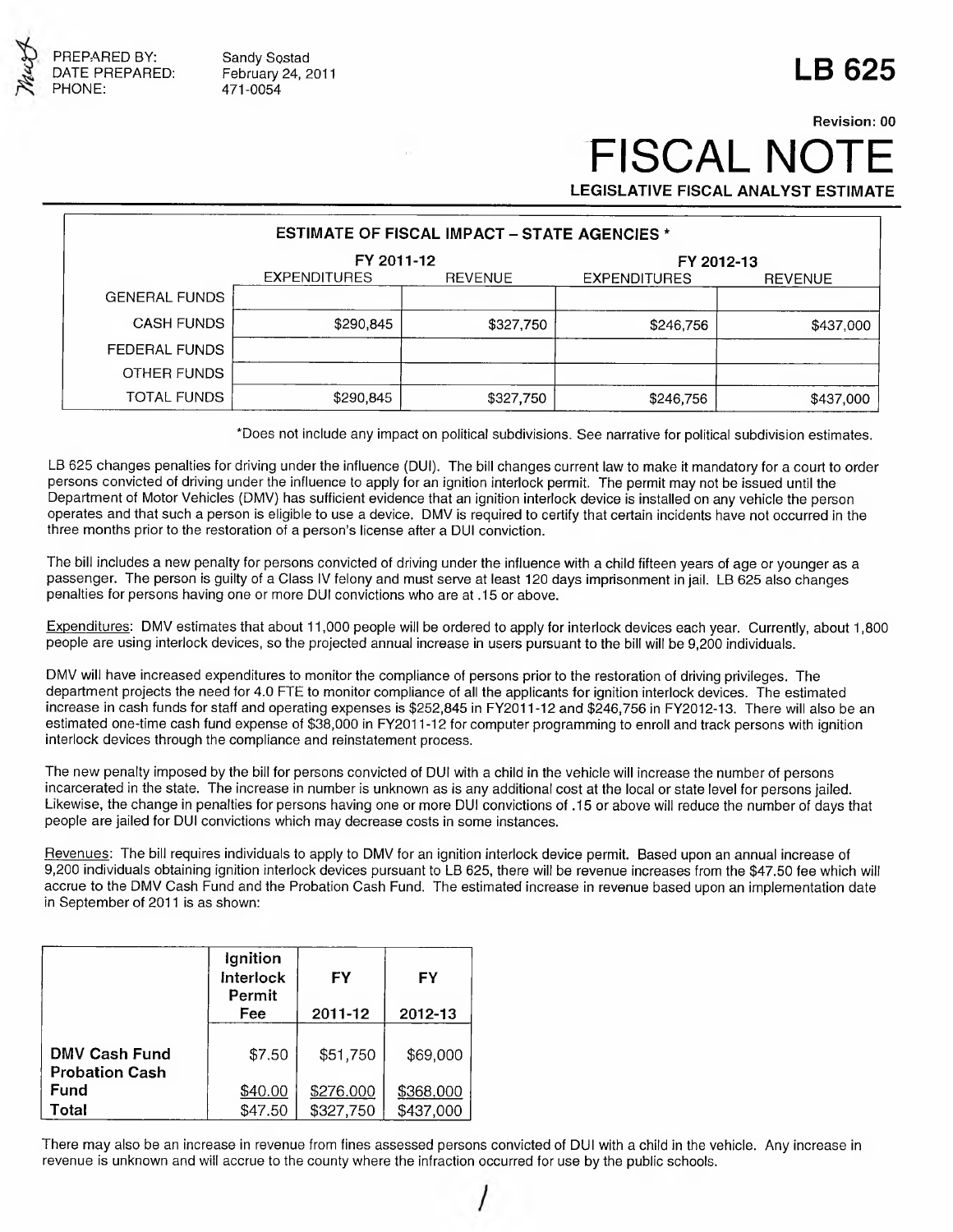#### DEPARTMENT OF ADMINISTRATIVE SERVICES

|                                                                                         | <b>REVIEWED BY</b> | Joe Wilcox | DATE 2/24/11 |  | PHONE 471-2526 |  |
|-----------------------------------------------------------------------------------------|--------------------|------------|--------------|--|----------------|--|
| <b>COMMENTS</b>                                                                         |                    |            |              |  |                |  |
| NEBRASKA DEPARTMENT OF MOTOR VEHICLES: No basis to dispute agency analysis for the DMV. |                    |            |              |  |                |  |